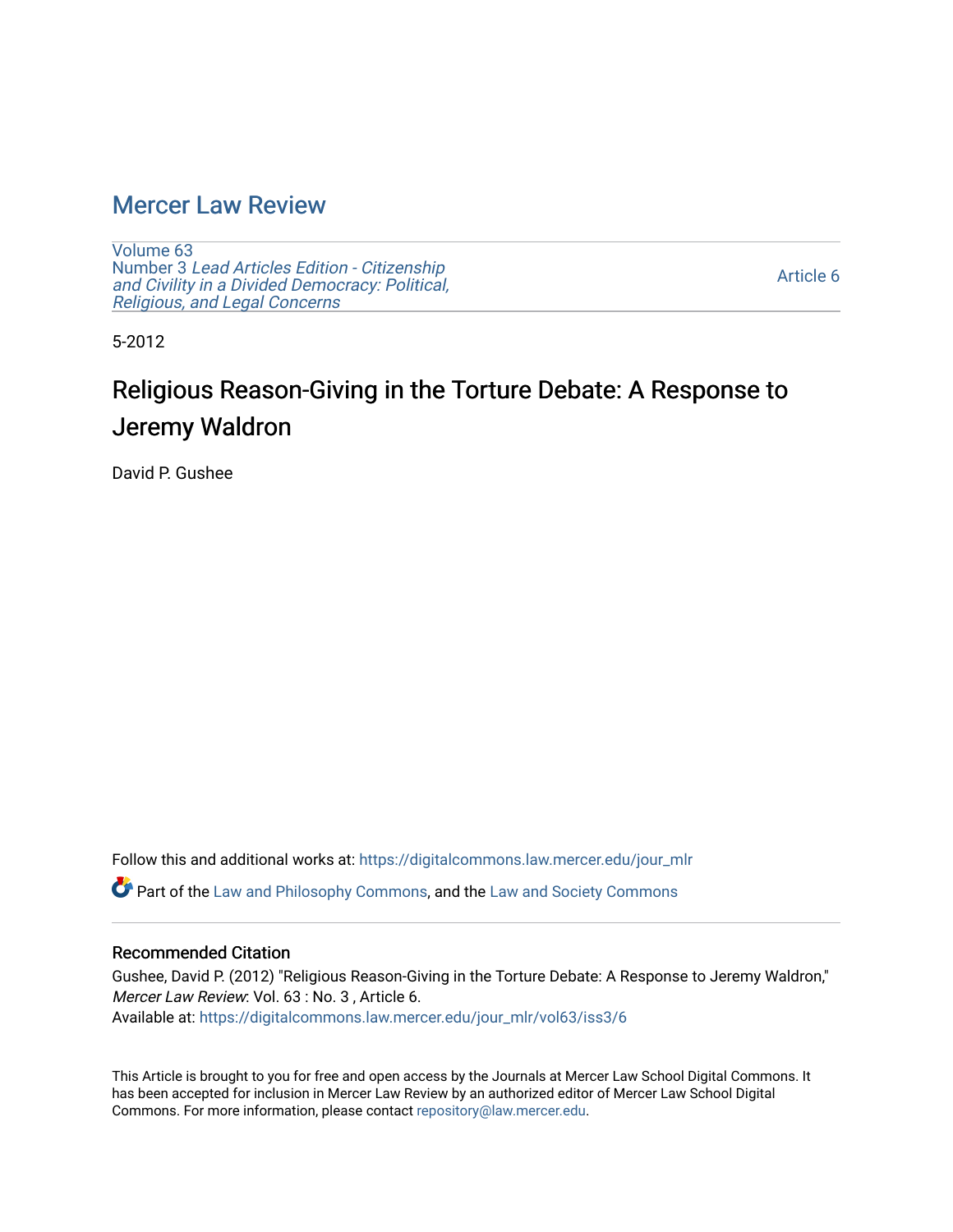# **Religious Reason-Giving in the Torture Debate: A Response to Jeremy Waldron**

### **by David P. Gushee**

I am grateful to the Mercer Law Review for including a Christian ethics professor in this colloquy and, wearing my other hat as a cosponsor of this symposium, grateful to our distinguished guests for being here! I am also grateful to my friend Jeremy Waldron for his very kind words about me and about our Evangelical Declaration Against Torture,' and for his excellent paper presented at this symposium, to which it is my honor to offer a brief response.

It seems to me that a paper focusing as it does on my own work on the Evangelical Declaration rightly evokes a somewhat autobiographical response. I want to deal with the important theoretical issues raised **by** Professor Waldron in light of my own involvement in the torture debate from **2005** until today. This will take you behind the scenes to some extent and, I hope, will reveal the cogency of Dr. Waldron's claims about the constructive value of religious contributions to public deliberation.

**<sup>\*</sup>** Distinguished University Professor of Christian Ethics and Director of the Center for Theology and Public Life, Mercer University. Union Theological Seminary (Ph. **D., 1993;** M. Phil., **1990);** Southern Baptist Theological Seminary (M. Div., **1987);** College of William and Mary (B.A., 1984).

**<sup>1.</sup>** Evangelicals for Human Rights, An Evangelical Declaration Against Torture: Protecting Human Rights in an Age of Terror (Mar. **2007),** *reprinted in* **DAVID** P. **GUSHEE,** THE FUTURE OF FAITH IN AMERICAN POLITICS: THE PUBLIc WITNESS OF THE EVANGELICAL **CENTER 253-70 (2008).**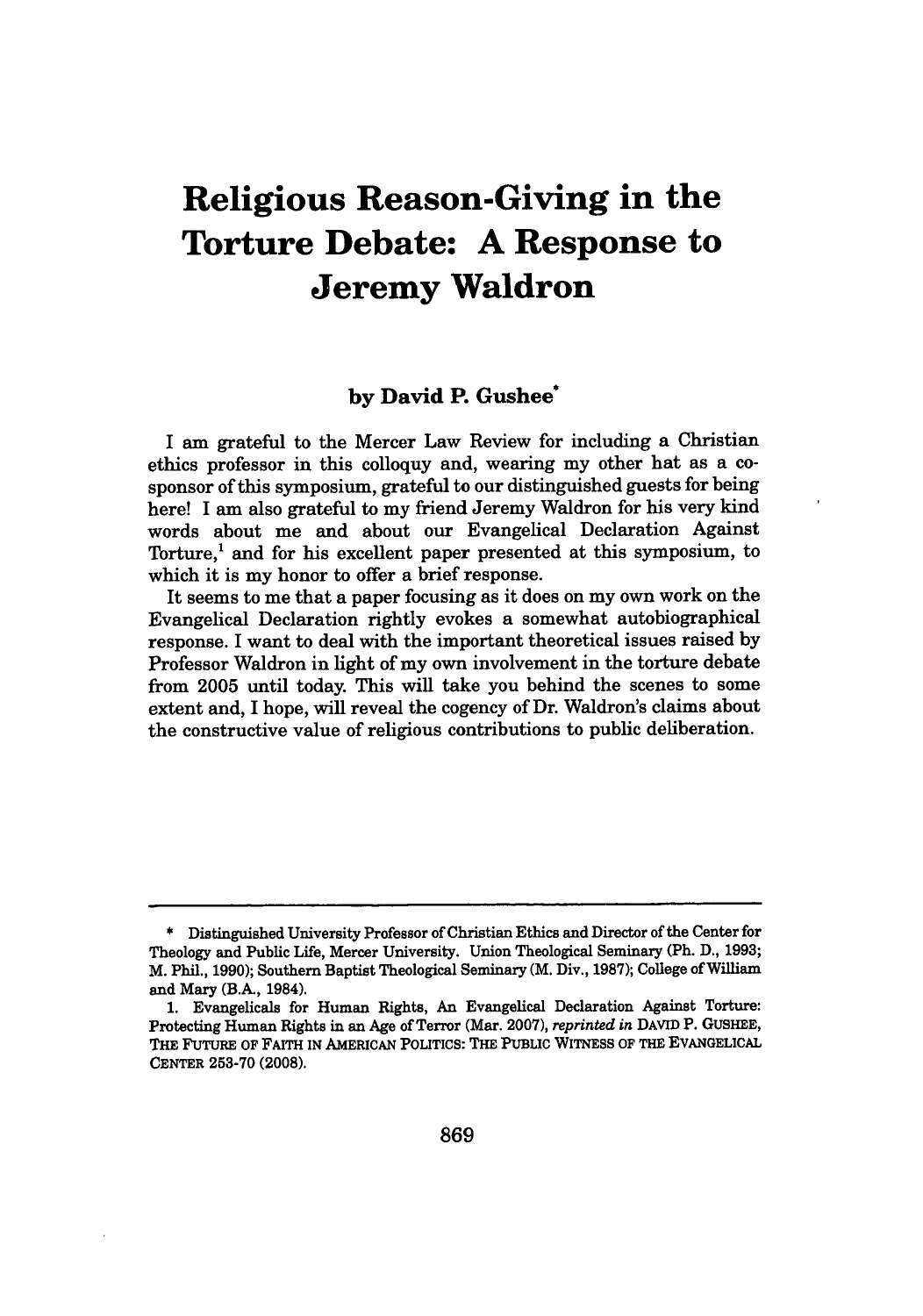#### I. **STAGE 1:** "FIVE REASONS WHY TORTURE IS ALWAYs **WRONG"-AN ESSAY** FOR *CHRISTIANITY TODAY* (FEB. **1, 2006)**

I was contacted **by** evangelicalism's flagship magazine, *Christianity Today,* in the fall of **2005** with a special request: Would **I** write a Christian moral analysis of the ethics of torture? *Christianity Tbday* **(CT),** for whom I have published periodically over almost two decades, is an extraordinarily cautious keeper of the flame of evangelical orthodoxy. In Waldron's terms, though it has no "practical authority" like the Vatican, in the odd reality that is American evangelicalism, **CT** has at least considerable sway. Its politics and its readers tend to the right, though not the extreme right. This is the quasi-official organ of mainstream white evangelicalism.

**CT** was taking a political risk with its constituency in even asking me to write such an analysis, which would inevitably have political implications and ramifications. However, correspondence with my editor suggested that the issue was urgent at a pastoral level. **CT** editors were hearing from some of the disproportionate number of devout evangelicals in the United States Armed Forces and intelligence services-goodhearted souls who were troubled **by** what they were seeing, hearing, and being asked to do **by** way of prisoner treatment. They wanted the kind of moral guidance that believers seek from leaders within a faith community when that community's theological and moral resources are brought to bear on a problem that affects their lives.

Thus, my first foray into moral analysis of torture was pastoral. I attempted to tell Christians serving in the War on Terror that torture was always wrong, that they were not morally permitted as followers of Christ to torture anyone because of the following:

**(1)** Torture violates the intrinsic dignity of the human being, made in the image of God;

(2) Torture mistreats the vulnerable and thus violates the demands of public justice;

**(3)** Authorizing any form of torture trusts government too much;

(4) Torture invites the dehumanization of the torturer; and

**(5)** Torture erodes the character of the nation that tortures.

In my original draft, **I** added a sixth reason that was cut **by** the editors: **(6)** Torture risks negative consequences at many levels.

**My** editors thought that even entering into the cost-benefit analysis, the "Does torture do more harm than good" discussion, was not where **CT**

<sup>2.</sup> David P. Gushee, *Five Reasons Torture is Always Wrong*, CHRISTIANITY TODAY, Feb. **2006,** *at* **33-37.**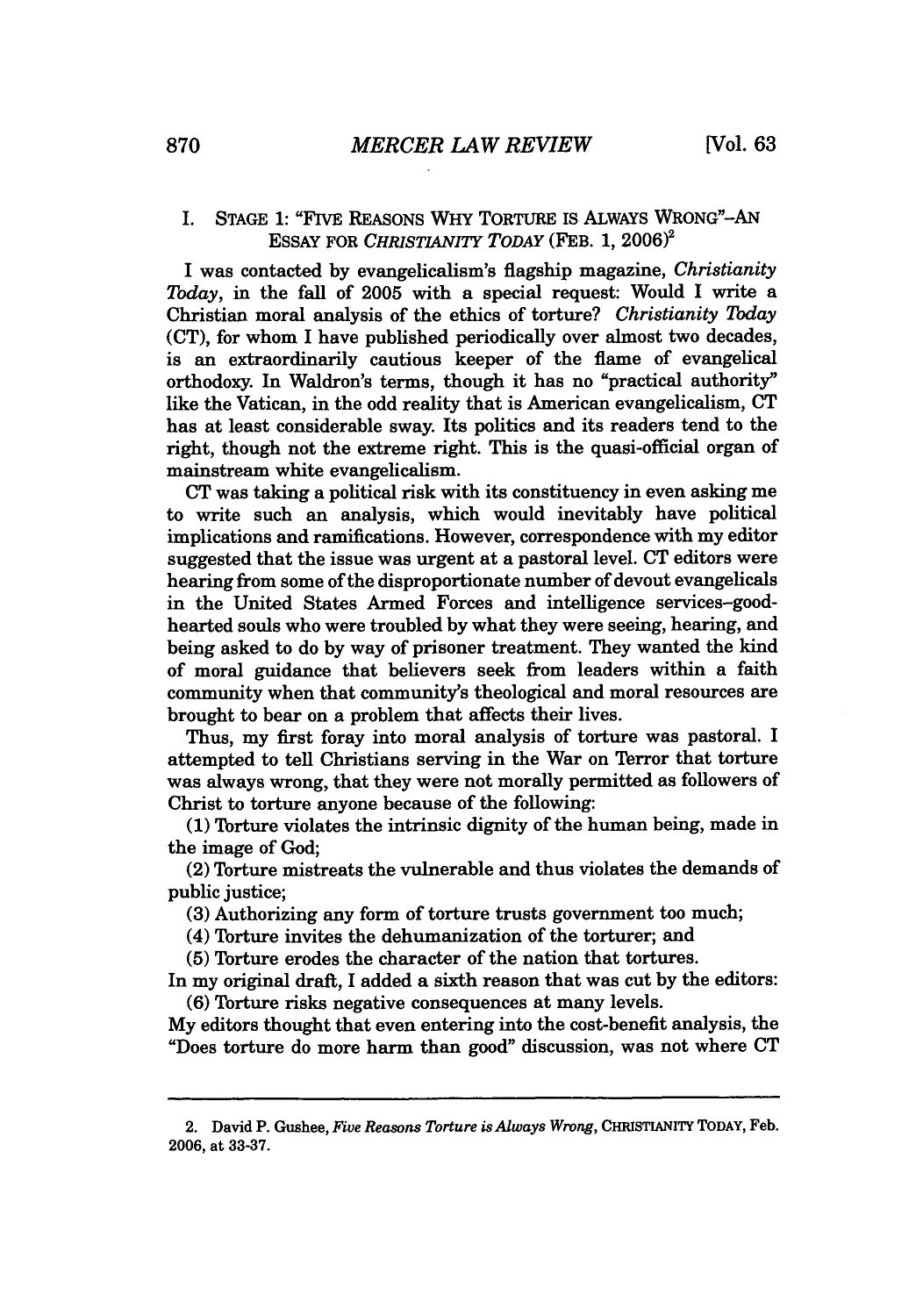wanted to go theologically. In light of later public debate over the ethics of torture, comprised of (as Professor Waldron indicates) constant if not reductionistic appeals to consequences, this was a very interesting move on the part of CT's editors. And, even though I later published a book chapter in which **I** kept the sixth point,' **I** have always felt that resort to such claims undermined the most important Christian theological argument to make in this culture on this issue.

When looking at the five reasons that made the **CT** cut, notice the kind of moral arguments offered. It is easy to see that these are first addressed to the Christian and from within the framework of the Christian tradition, especially points one to four. Caring about the character of the nation (point five) matters to those Christians who accept a legitimate national concern as an aspect of Christian discipleship-this is critical patriotism rather than uncritical nationalism, but it is still clearly a Christian concern.

Although these were arguments grounded in scripture and Christian tradition, most, if not all, have the potential to be intelligible in public discourse as well. The deepest reasons why a Christian cares about mistreatment of the vulnerable, over-trust of government, the dehumanization of the torturer, or the character of the soldier or nation, might be different from the reasons offered **by** a person of another faith or of no faith. However, the moral claims themselves have the potential to translate. One might say that this essay contained the seeds of both a Christian "comprehensive doctrine" and a publicly accessible moral argument.

### II. **STAGE** 2: THE EVANGELICAL DECLARATION **AGAINST** TORTURE **(EDAT)** (MAR. 2007)<sup>4</sup>

**My highly** visible and contested essay for **CT** brought many changes to my life, including an unhappy dean and the kinds of pungent Internet criticisms Professor Waldron cited in his paper. More happily, it brought contact from a newly forming interfaith coalition known as the National Religious Campaign Against Torture (NRCAT).' They contacted me and a few other evangelicals and asked if we would become involved in their campaign and do so precisely as evangelicals. They knew that it was not particularly newsworthy that Muslims, Reform Jews, secularists, and mainline Protestants were opposed to Bush Administration interrogation

*<sup>3.</sup> See* David P. Gushee, *Six Reasons Why Torture is Always Wrong, in* TORTURE **IS A** MORAL **ISSUE: CHRISTIANS, JEWS, MUSLIMS, AND** PEOPLE OF **CONSCIENCE SPEAK** OUT **73-91** (George Hunsinger ed., **2008).**

*<sup>4.</sup> See An* Evangelical Declaration Against Torture, *supra* note **1.**

**<sup>5.</sup>** Still fighting the good fight at NRCAT, www.nrcat.org (last visited Feb. 14, 2012).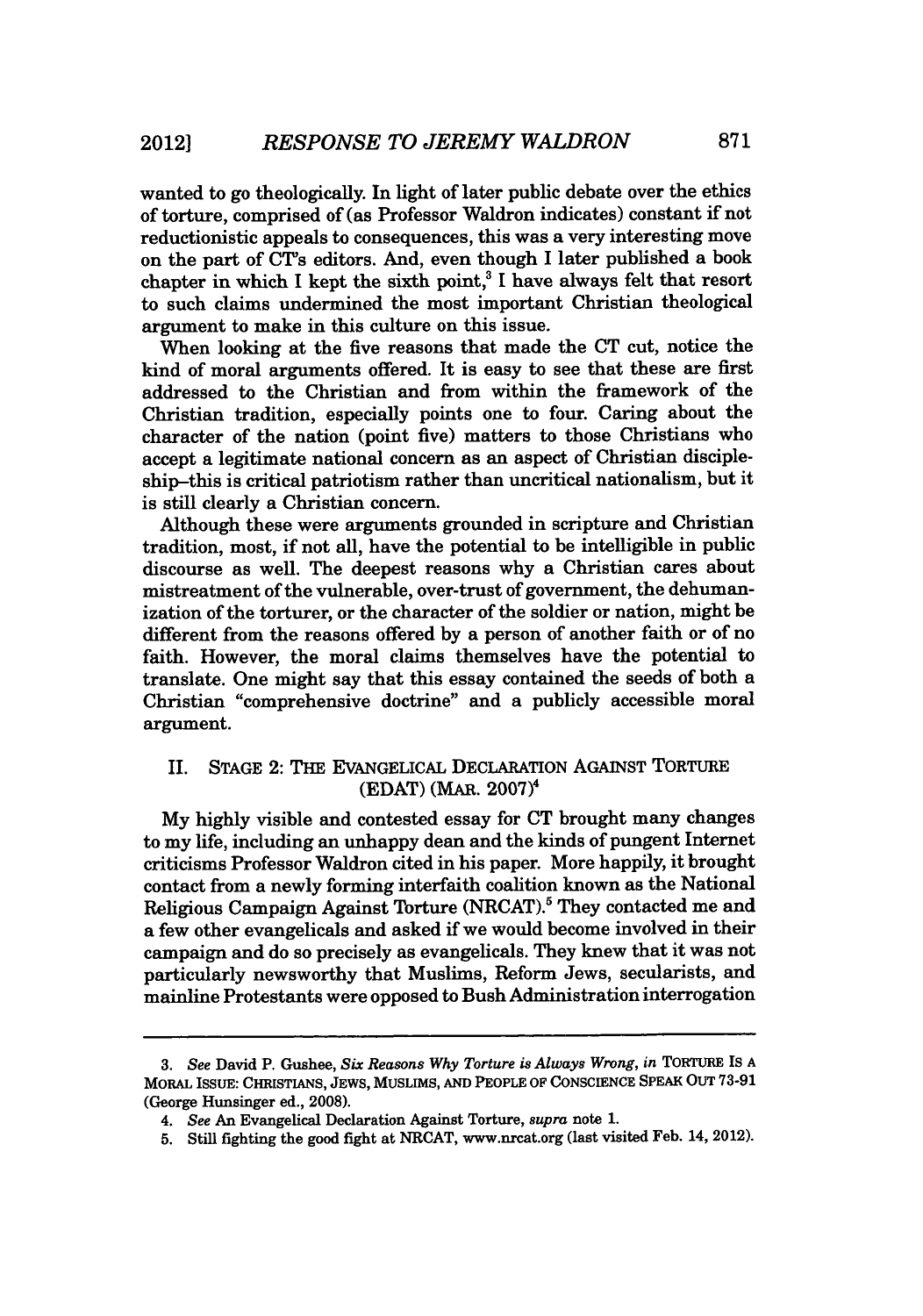policies. To bring white evangelicals into the mix, however, was a very different matter. Our involvement was therefore critically important to them-not just as a matter of political strategy, but also because the kinds of thick religious arguments I was making had a different flavor to them than the thin generalities that could be generated within an interfaith coalition.

With funding from NRCAT, I had the resources to hire staff (current Mercer University School of Law student Mary Head) and assemble a coalition to draft a major statement. Our clandestine strategy was to draft the statement privately and then see if we could get it approved **by** the Board of the National Association of Evangelicals through its then Vice President, Richard Cizik, without mobilizing hardline opposition. We succeeded, much to the shock of the conservative American religious and political establishment, on a **38-1** vote.

The Evangelical Declaration was intended as a major theological statement against torture, but also as a document representing a stronger Christian public voice for human rights. As Dr. Waldron argues, the ultimate theological grounding for our total opposition to torture was an exalted, grave, and particularly Christian formulation of a sacredness-of-human-life ethic. Such formulation created the basis for a strongly articulated support for human rights and a defense of Christian engagement on behalf of human rights (and opposition to anyone who would claim that human rights are fictive or anti-Christian). We moved from human rights broadly to the human right not to be tortured under any circumstance, a right recognized **by** international law, **U.S.** domestic law, and most ethical systems. This led to specific recommendations to reform **U.S.** interrogation policies so that they did not transgress the moral and legal ban on torture.

It was always our intention to address both an ecclesial and a public audience with this statement, though in rereading the statement I am reminded that it is mainly addressed to the general public. This was indeed a form of bearing witness, a statement of our comprehensive doctrine, and a way of explaining Christian opposition to prisoner abuse and torture. Still, **I** would say that its first goal was to shape Christian conscience rather than to bear directly on public deliberation. We invited any person of good will to listen for the intelligibility of our arguments, but we assumed that if we could win the hearts and minds of our own people-because evangelicals represent at least a quarter of the American population-that we could change public policy. This rhetorical strategy still makes sense in the particularly American context of a vast residual Christian population. It is still conceivable to pursue a strategy of speaking to Christians and aiming to move their consciences on a mass scale in order to change national policies and values.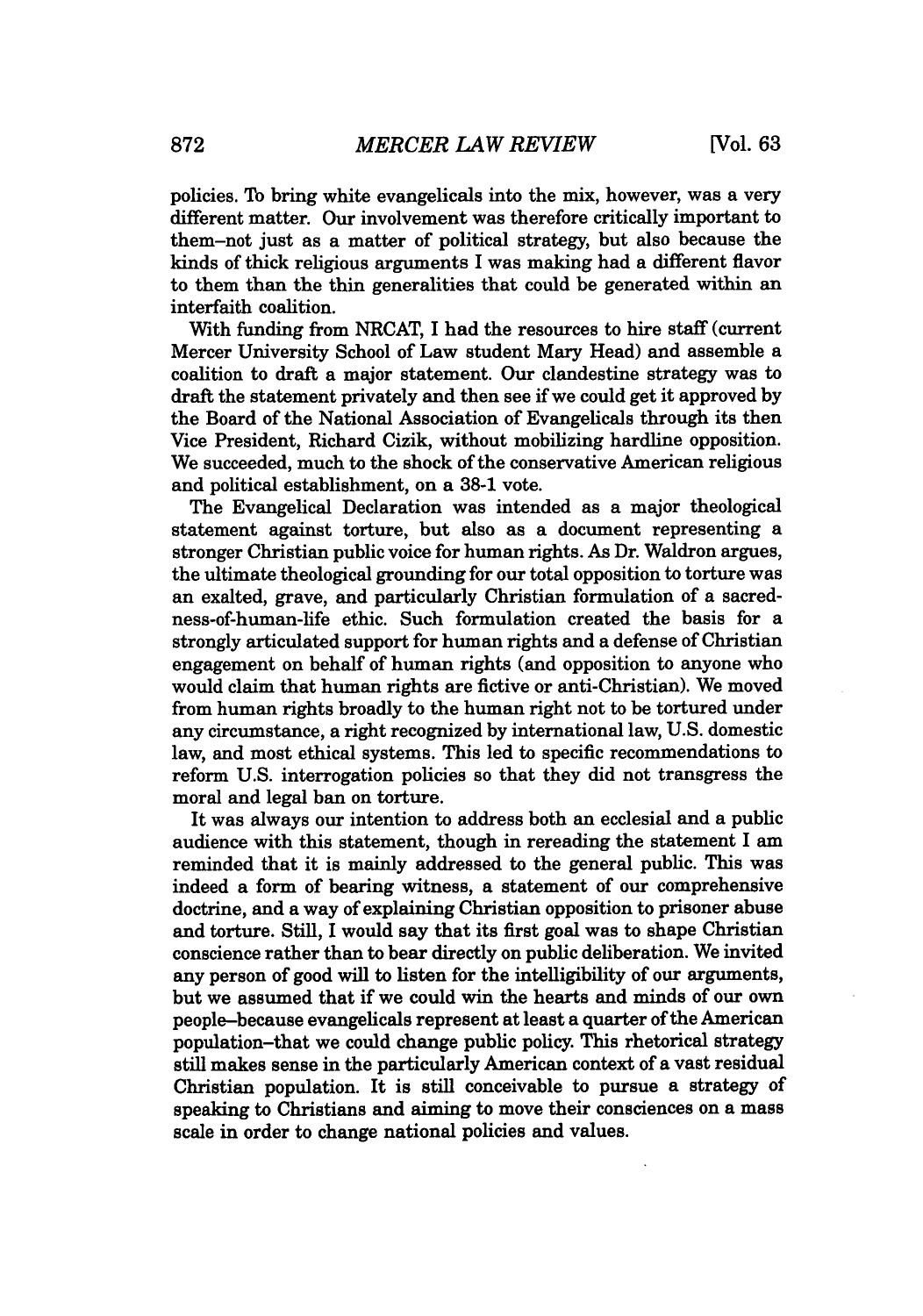I acknowledge that this was a hybrid document. Its theological claims and many of its moral claims were particularly Christian, yet the document made specific policy recommendations for the United States. One might have thought that this mix would have ruled the text out of bounds for public deliberation, but to the contrary, **I** learned that it was being noticed in public policy circles. I was even asked to submit testimony to the Senate Judiciary Committee. When **I** asked my staff what kind of language would be appropriate for such public testimony, they said that the Evangelical Declaration's language was a welcome contribution. This is worth considering, and Professor Waldron makes the following implication near the end of his essay: in a time when thoughtful Americans of various types were concerned that we were losing our way morally in this matter of public policy, could it be that precisely because our committee's moral and policy claims were grounded in some kind of transcendent religious-ethical reference point that they were most needed, and precisely in that form, without secular translation?

#### III. **STAGE 3: A** PURELY PUBLIC ARGUMENT (EVANGELICAL THEOLOGICAL SOCIETY, Nov. **2010)6**

Dr. Waldron has accurately recorded the distressing news that despite much theologically grounded argument intended specifically to address **U.S.** evangelical Christians, polls show this particular religious community still supports at least occasional resort to torture at a higher level than the general public. Further, the polling that Mercer University conducted along with Faith in Public Life for the **2008** Mercer University National Torture Summit showed that Southern evangelical Christians did not primarily turn to resources of faith **(28%)** when thinking about the issue of torture, but instead turned to "life experience and common sense (44%)."' Thus, white evangelical Christians support torture more than the general public and do not want to be bothered with religious arguments to the contrary.

Therefore, in disgust and out of a growing sense that religious arguments related to torture were ineffectual, when I was asked to participate in a 2-on-1 debate on torture this past fall at the quite conservative Evangelical Theological Society, I decided to surprise my interlocutors **by** paring my arguments down to public reason-giving.

*<sup>6.</sup> See* David P. Gushee, *Loyalty and Passion in the American Christian Torture Debate,* HUFFINGTON POST (Nov. 17, 2010, 1:44 PM), http://www.huffingtonpost.com/dr-david-pgushee/loyalties-methodologies-a\_b\_784812.html.

**<sup>7.</sup>** Results of the poll are reported in RELIGIOUS FAITH, TORTURE, **AND** OUR NATIONAL SouL **289-92** (David P. Gushee et al. eds., 2010).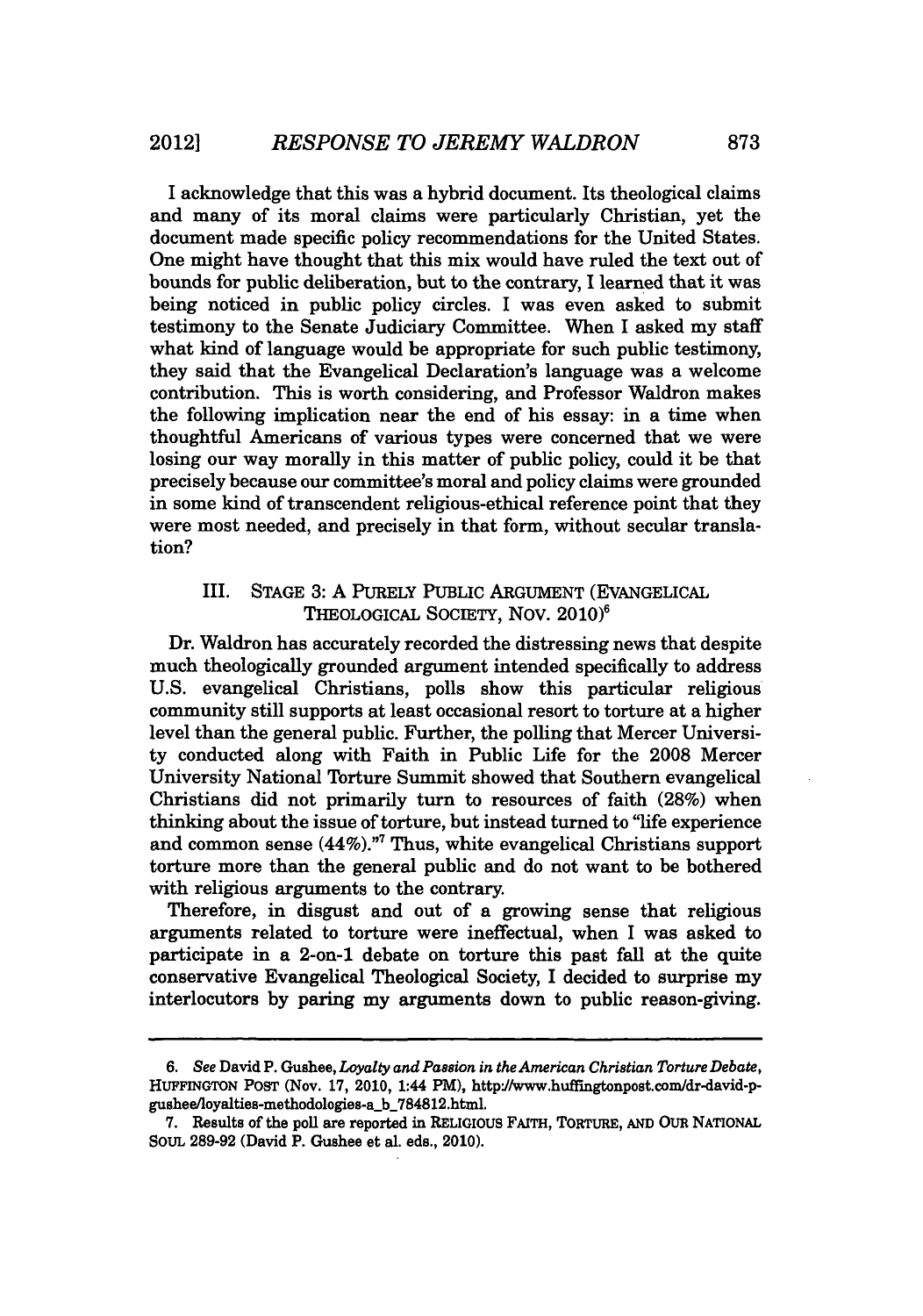Using Bush-Cheney Administration staffer Marc Thiessen's *Courting Disaster*<sup>8</sup> as my foil, I purposely engaged only public arguments until near the very end of the paper. Therefore my claims were:

**1.** Thiessen is wrong in claiming that enhanced interrogation techniques were necessary and effective;

2. Thiessen is wrong in claiming that enhanced interrogation techniques were legal;

**3.** Thiessen is wrong in claiming that enhanced interrogation techniques were "tough but humane";

4. Thiessen is right that enhanced interrogation techniques were and are supported **by** the American people, but this proves nothing other than recent moral corruption on the part of the American people, led **by** their government;

**5.** Thiessen is wrong in claiming that enhanced interrogation techniques were consistent with our nation's highest moral values and ideals; and

**6.** Thiessen is clever, but dangerous, in initiating a rhetorical race to the bottom **by** claiming that enhanced interrogation techniques bear no real resemblance to torture as practiced **by** totalitarian regimes or the Spanish Inquisition.

I must say that in this hostile setting, and one in which a purely religious argument would have been far more appropriate, I have never been more rhetorically effective on the torture issue-and, it seems, never have I changed more minds. What shall we make of that?

#### IV. **STAGE** 4: THE **DETAINEE** TREATMENT **PANEL** OF THE CONSTITUTION PROJECT<sup>9</sup>

I will close **by** saying that today I serve on the Taskforce on Detainee Treatment, a bipartisan, blue-ribbon commission sponsored **by** the wellrespected Constitution Project and filled with experienced senior figures like former FBI Director William Sessions, Ambassador Tom Pickering, and Judge Patricia Wald. **I** am the only Christian ethicist on this panel, whose work will probably be completed after the November 2012 election. Can **I** be honest and say that after this journey I am rather confused about what kind of discourse this particular panel wants and needs from me? Can it be that what I have discovered over these five years is that the best discourse strategy may be to bring secular

**<sup>8.</sup>** MARC **A.** THIESSEN, **COURTING** DISASTER: How THE **CIA** KEPT AMERICA **SAFE AND** How BARACK OBAMA IS INVITING THE NEXT **ATTACK** (2010).

*<sup>9.</sup> See* Press Release, Task Force on Detainee Treatment Launched (Dec. **17,** 2010), *available at http://www.davidpgushee.com/Web%20Docs/TF\_Launch.pdf.*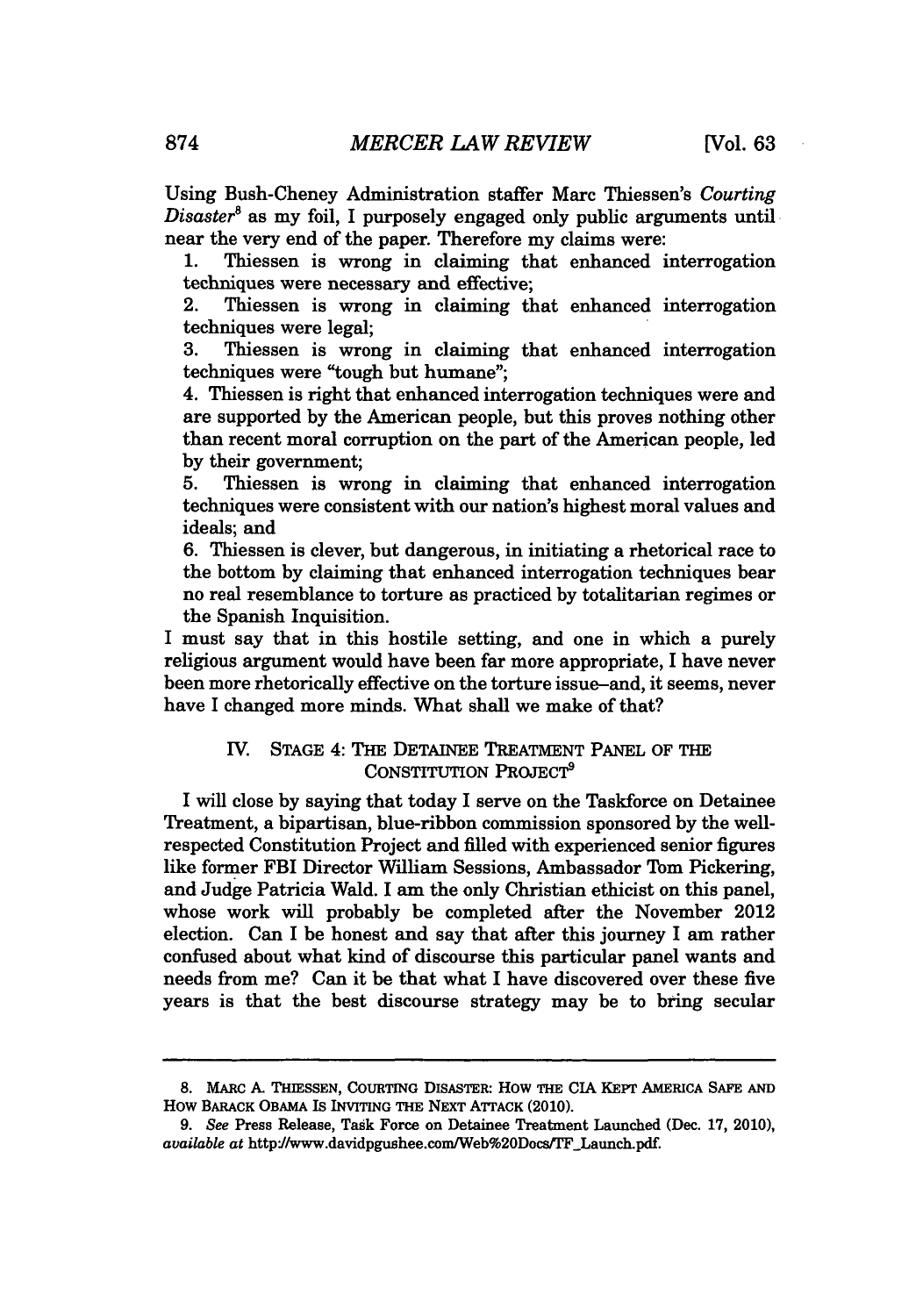arguments to bear in Christian settings, and to bring Christian arguments to bear in secular settings? Can it be that unsettling fixed patterns of discourse actually helps both audiences think in a fresh way about the issues that all of us must face? With this question, **I** will conclude my remarks. Thank you.

 $\ddot{\phantom{a}}$